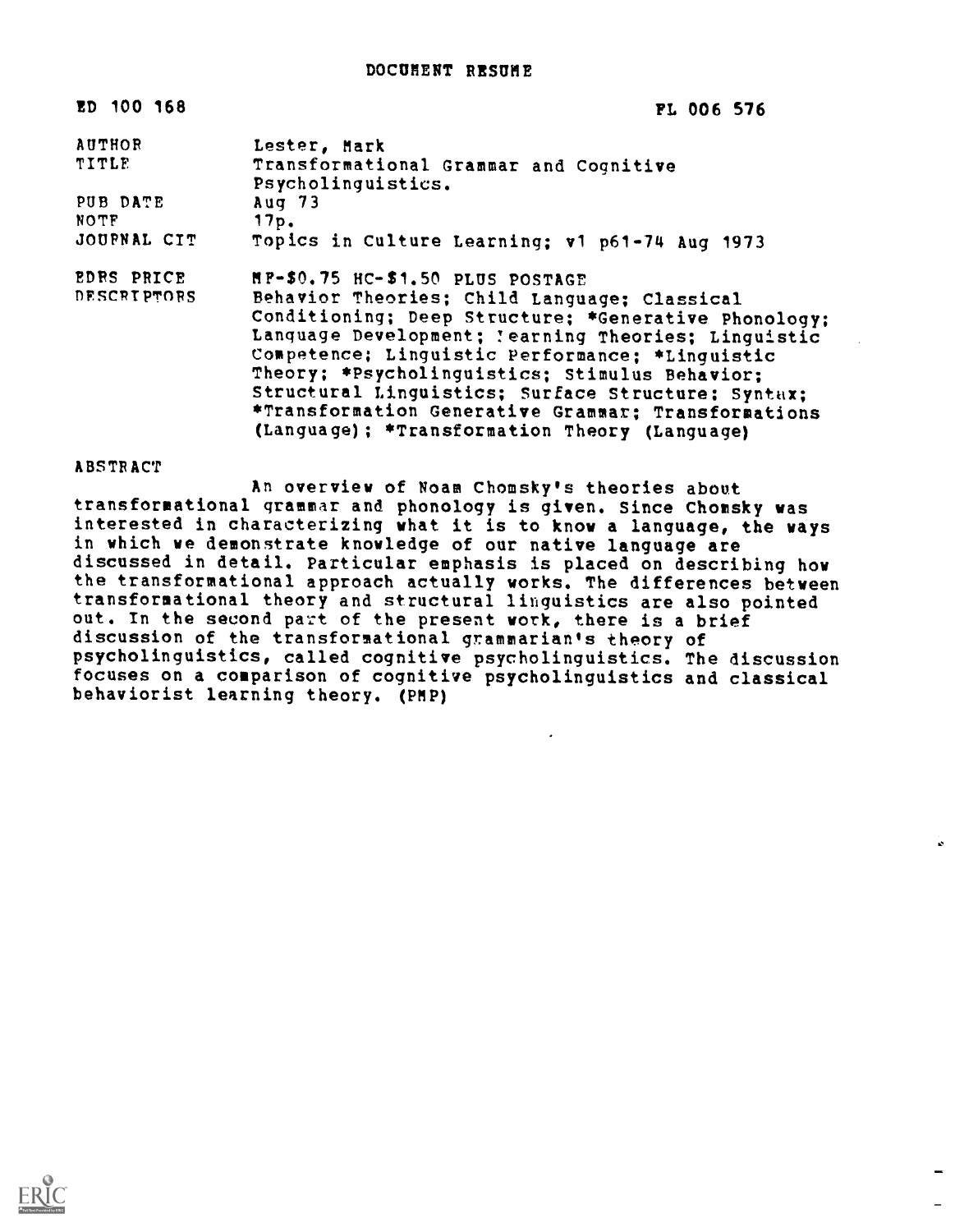## TRANSFORMATIONAL GRAMMAR AND COGNITIVE PSYCHOLINGUISTICS.

U.S. OE HARTMENT OF HEALTH I DUCAT ON A WELFANE<br>NATIONAL INSTITUTE OF  $\frac{1}{2}$  SULATION<br>  $\frac{1}{2}$  SULATION<br>  $\frac{1}{2}$  at  $\frac{1}{2}$  at  $\frac{1}{2}$  at  $\frac{1}{2}$  at  $\frac{1}{2}$  $\mathcal{C}$  $\mathcal{L}_{\rm{max}}$  $\lambda_{\rm{B}}$ 

 $\hat{\mathbf{r}}_i$ 

with the contract of the contract of the contract of the contract of the contract of the contract of the contract of the contract of the contract of the contract of the contract of the contract of the contract of the contr

 $\mathcal{L}$ 

CD

 $-1$  $\bigcirc$  $\sqrt{2}$  $, -1$ 

> MARK LESTER RESEARCH ASSOCIATE CULTURE LEARNING INSTITUTE EAST-WEST CENTER

#### Introduction

The following is a chapter from a monograph in progress tentatively titled "The Impact of Transformational Grammar on Foreign Language Teaching." The chapter is taken from a section of the monograph called "Background." The monograph is an example of one kind of research being carried out in the Language in Culture research area of the Culture Learning Institute. Currently, Language in Culture is mainly concerned with two broad areas: (1) the study of the social and personal factors that influence language behavior (what might loosely be termed sociolinguistics), and (2) teaching English to speakers of other languages.

In this latter area, Language in Culture has been most active on two fronts, conducting in-service training programs in English language (and supporting degree students at the University of Hawaii), and in supporting research on English language curriculum design and in the developing of actual English language teaching materials. The monograph is an example of research on the theory of English language curriculum design.

Language in Culture also plans to conduct actual projects in curriculum and materials writing. One such project will bring participants together from Asia, the Pacific and the united States to work on a curriculum or a set of materials appropriate to their own ..ituation,i. We hope that by providing the participants with specialized resources of the Culture Learning Institute (and the University of Hawaii) they will be able to do much more sophisticated work than they could in isolation in their own countries.

#### Background for English Language Curriculum

LBefore discussing the impact of transformational grammar on the English language curriculum, it might be useful to provide some background information about transformational grammar and its corresponding theory of psycholinguistics, which for lack of a better term, I will call cognitive psycholinguistics. In the brief overviews below, the focus will be on those aspects of transformational grammar and cognitive psycholinguistics that are relevant to the English language curriculum. Accortlingly, some otherwise tmportant aspects of the history of the two disciplines will not be touchedon.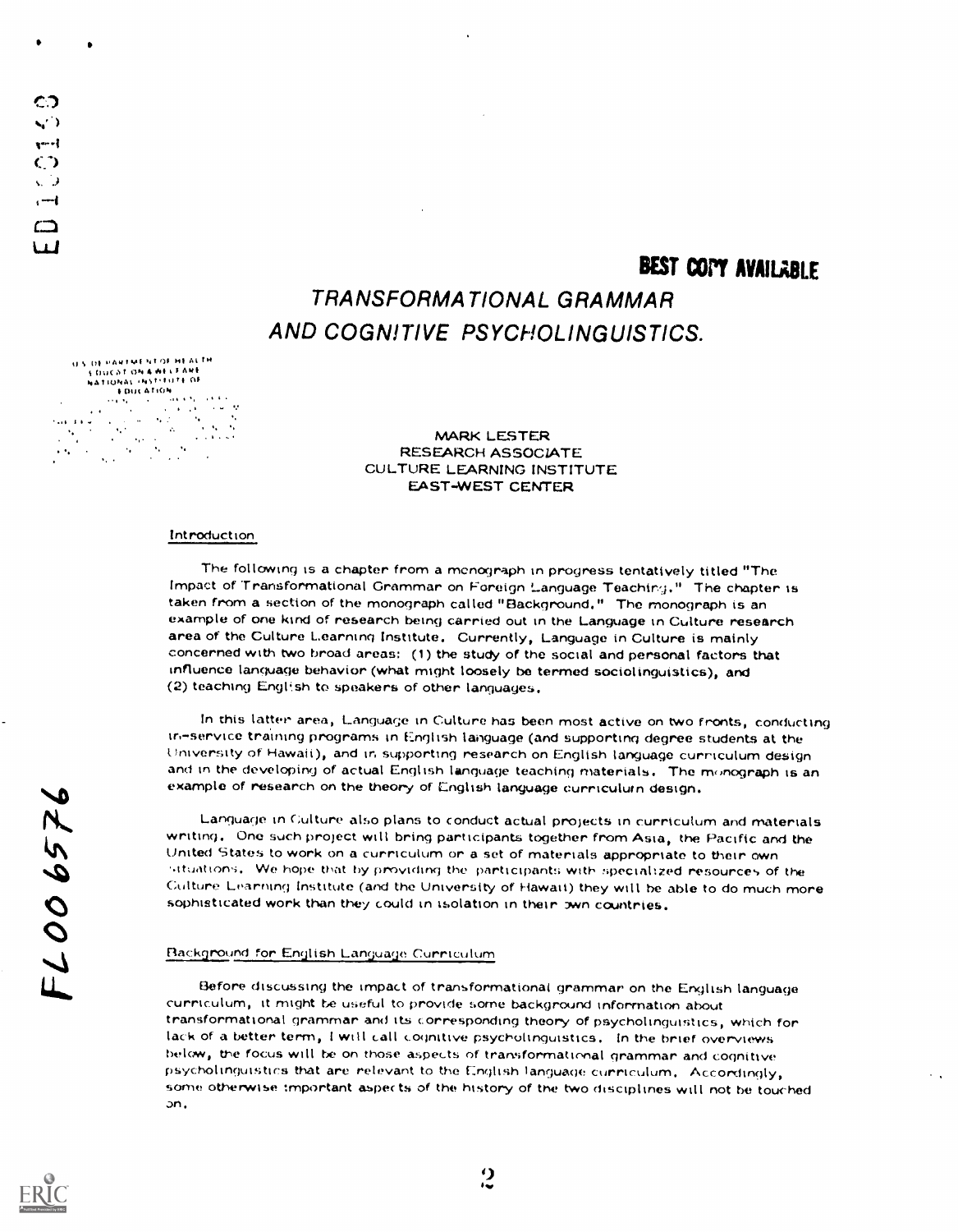Transformational grammar was largely the invention of one man---Noam Chomsky. A general outline of transtormational grammar first appeared in Syntactic Structures in 1957, In 1965 Chomsky expanded and modified the original theory of transformational grammar in Aspects of the Theory of Syntax. In 1968 Chomsky (with Morris Halle) dealt with the phonological side of the theory in The Sound Pattern of English.

 $\bullet$ 

Perhaps the easiest way to make an initial rough characterization of transformational grammer is in terms of the basic distinction it draws between what people know and what they say. Chomsky was interested in characterizing what it is to know a language. Broadly speaking, our knowledge of our own language is manifested in three ways: (1) by our ability to distinguish grammatical and non-grammatical sentences in our language, (2) by our ability to perceive the tacit relation of parts o. a sentence to other parts of the same sentence, and (3) by our ability to perceive the grammatical relation between different sentences.

At ftrst glance, the problem of grammaticality seems trivial. We recognize the grammatical sentences in our language because we have previously encountered them. All the rest are ungrammatical. However, when we look at the nuge magnitude of the number of possible sentences, we can easily see that grammaticality is not a function of exposure known grammatical sentences. For example, taking even a highly restricted you abulary of 10,000 words, the number of possible three-word combinations is 1,0GO, 000, 000, 000. Suppose that only one out of every one thousand-word combinations its actually a grammatical sentence. Even then, it would take over thirty-one years of listening to three-word sentences at the rate of one a second, twenty-four hours a day, 365 days a year to just hear them all once. Obviously, exposure and memory are not adequate to explain grammaticality.

A speaker's ability to make judgments about grammaticality must involve some kind of abstraction on the speaker's part. For example, the classiticatior. of words into the abstract classes of parts of speech enables us to make strong generalizations about the nature of grammatical sentences. Virtually all the grammatical three-word sentences in English are made up of the following sequences of word classes:

> Artic!e Noun Verb (example: The roof leaks.) Noun Verb Adjective (example: John is tall.) Noun Verb Adverb (example: John is here.) Noun Verb Noun (example; Birds eat worms.) Noun Verb Preposition (example: John calmed down.) Vert, Article Noun (example: Shut the door!)

All other combinations of word classes will produce ungrammatical sequences, for example, Nxan Nx.in Noun, Article Virb Noun, Verb Prepositton Vert, and so on.

There are many areas of English grammar that show that our ,jidgments about grammaticality depend on our intuitive use of very complex abstractions. One illu-Aration  $\sigma$  f to the cornplick grammotical dependencies found in the formation of the tad question, Any sfatement in Englisn can he turned into a tag question. Here are some examples:

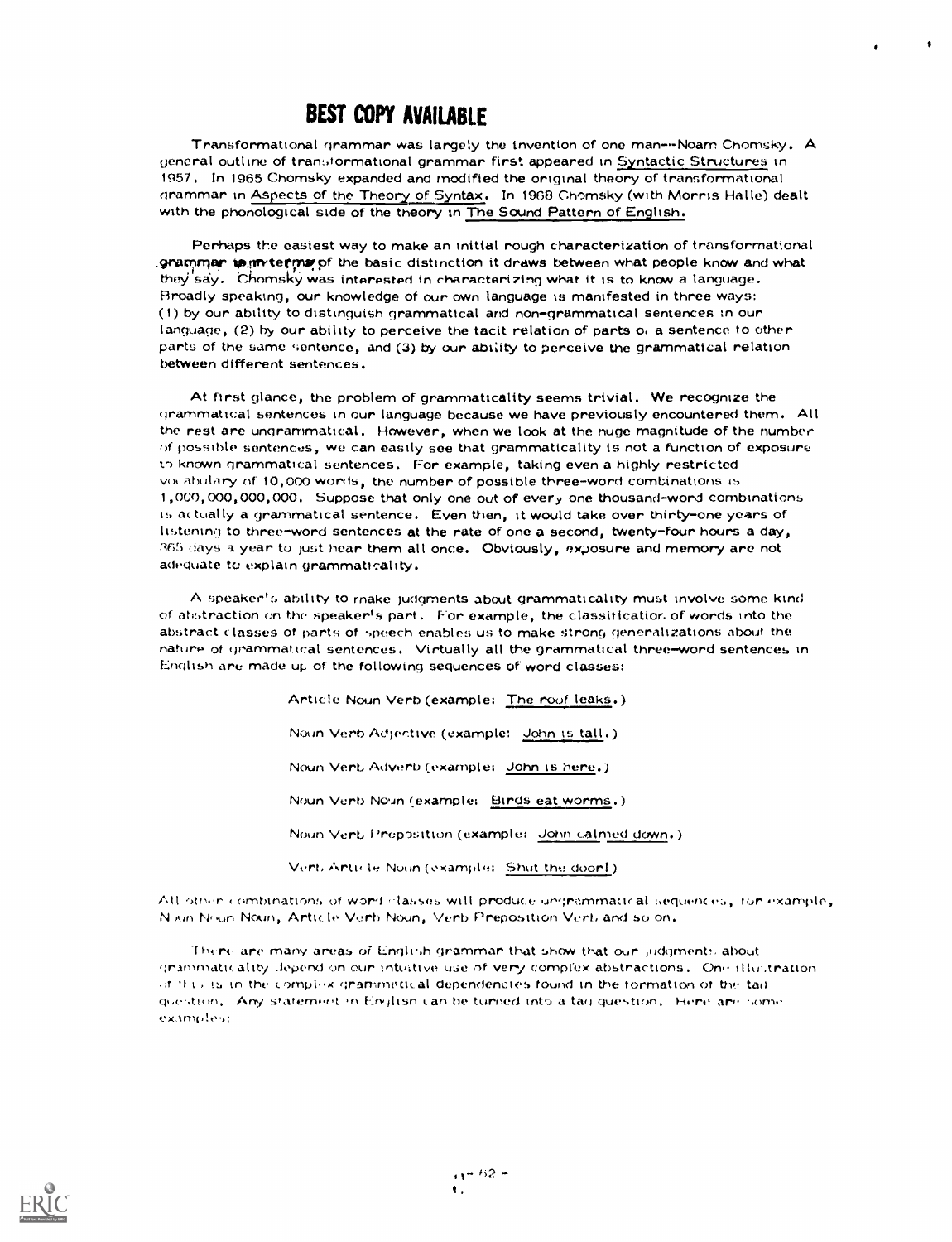| <b>Statement</b>              | <b>Tag Questions</b>                     |
|-------------------------------|------------------------------------------|
| Today, s Tuesday.             | Today is Tuesday, isn't it?              |
| John can swim,                | John can swim, can't he?                 |
| Alfred isn't ready.           | Alfred isn't ready, is he?               |
| The boys haven't started yet. | The boys haven't started yet, have they? |

In order to be grammatical, the tag question must meet the following conditions: the tag part must use the same verb (or first auxiliary verb if there is more than one); it must make a positive-negative switch (that is, if the statement is positive, the tag part must be negative; if the statement is negative, the tag part must be positive); and finally, the tag part must end with a pronoun that is the correct substitute for life subject of the statement. If the first or third of these conditions is violated, the resulting sequence is ungrammatical, for example: 'Today is Tuesday, doesn't it? and \*Today is Tuesday, isn't they? If the second condition is violated the result is not a tag question but an echo question with an entirely different meaning: Today is Tuesday, is it?

Another example of a different kind of complexity is found in the rules that govern the formation of the comparative. The following comparative sentence

John is taller than his father is tall

would normally be said in a more contracted form. We would say either

John is taller than his father is

or

٠

John is taller than his father.

The rule seems to be that those elements on the right-hand part of the comparison which are identical with their corresponding element on the left-hand part can be deleted. However, this is not so. For example in the following sentence

John is taller than his father is wide

we cannot delete the second is:

\*John is taller than his father wide.

In a somewhat similar construction where two sentences are conjoined, this deletion is possible, For example, we can say either

John is tall and his father is wide.

or

John is tall and his father wide.

The mile which governs the deletion in comparative sentences appears to work on a right to left basis. That is, if the right-most element in the right-hand side of the comparison is identical with its counterpart on the left, it may be deleted (tall in the first example). The rule then applied to what is now the new right-most element (is in the first example). This cyclical, right-to-left application of the rule explains why

'John is taller than his father wide

 $\cdot$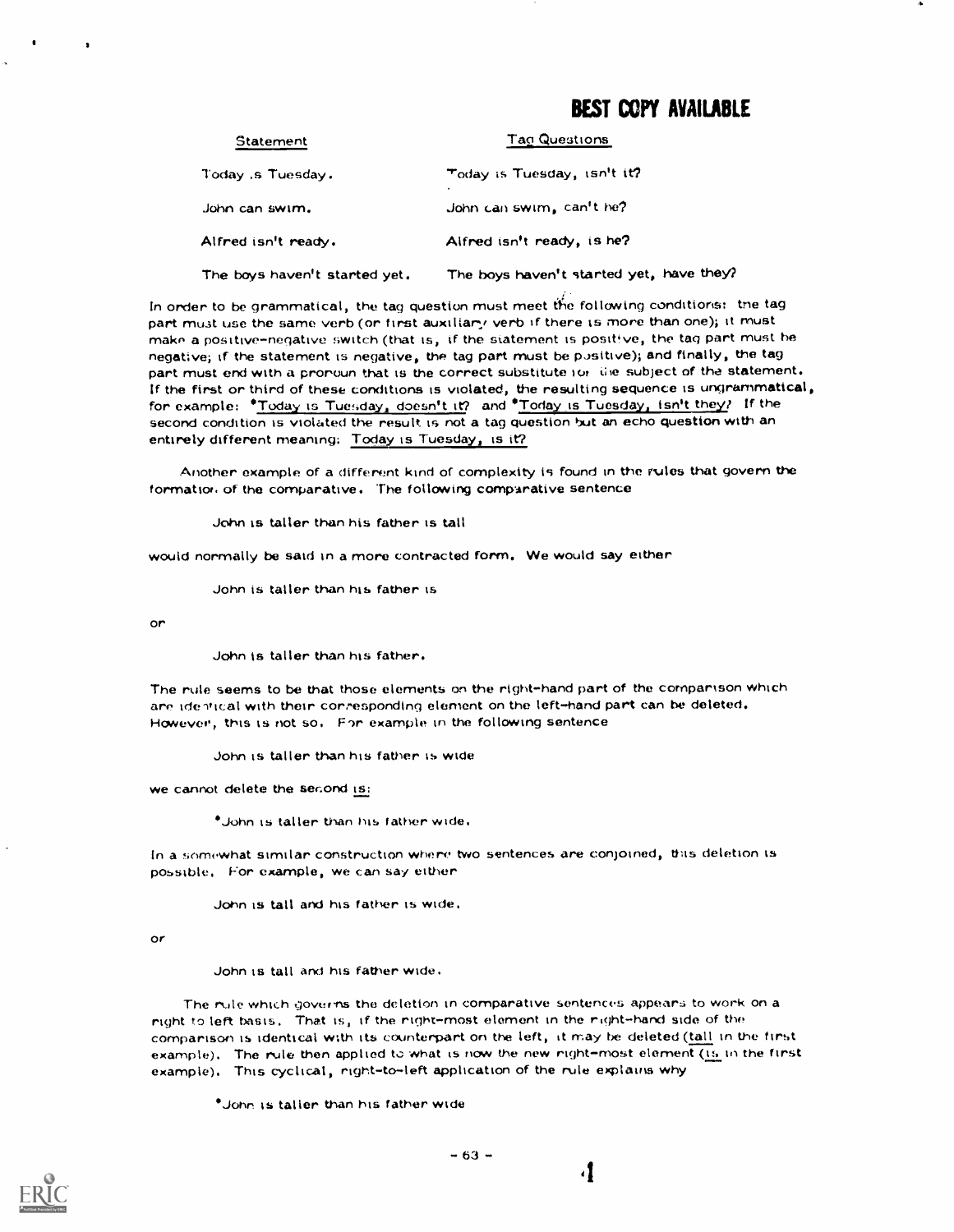#### **1987 COPY AVAILABLE** 大松林 白光 ()

is ungrammatical. Since Wide and tall are different, no further application of the rules is possible. If the adjectives were identical but the verbs were different, the second adjective wovld be deleted, but not the verbs. For example from the sentence

لمراد

 $\mathbb{R}^2$ 

John is taller that his father was tall

#### we get the deleted form

John is taller than his father was.

T. e was cannot be deleted without making the sentence ungrammatical  $w$  the intended meaning.

The examples have titustrated three kinds of abstract relations: categorical abstractions (parts of speech), dependency relations between abstractions (the tag question), and restrictions on the application of an abstract grammatical rule (the comparative rule). In order to distinguish grammatical centences from nongrammatical sentences, speakers of the language must be able to employ these kinds of abstract grammatical relations.

The second way that our knowledge of our own language is manifested is by our ability to perceive the tacit relation of parts of a sentence to other parts of the same sentence. Dr. Roderick Jacobs gives a striking example of this by the following pair of sentences:

Cinderella ordered her sisters to clean the room.

Cinderella promised her sisters to clean the room.

Speakers of English know that in the firs. sentence her sisters are going to clean the room while in the second sentence, Cinderella is going to clean the ream. There is no overt signal in the sentence that tells us the relation of the infinitive parase to clean the room to the rest of the sentence. We know the difference because we know the kinds of complements the" must follow the verbs <u>order</u> and <u>promise:</u> we order someone to do something, but we shomise someone that we will do something ourselves.

Another example of the same point is in the pair of sentences

John started to answer the phone.

John stopped to answer the phone.

In the first example, to answer the phone is the complement to 9ie verb start. That is, it is a necessary part of the sentence. If it is deleted, the sentence becomes ungramma:cal in the interded meaning:  $*$ John starter) (John started to do what?). In the second example to aniwer the phone is an optional adverbial element that tells why John stopped. Again, there is no signal in the sentence that tells us how to interpret the function of to anwer. the phone. We are able to because we have a knowledge of the relation between parts of a sentence. In this case, we know that the verb start takes an infinitive corriplement and that the verb stop does not.

The third way that our knowledge of language is manifested is through our ability to perceive the grammatical relation between different sentences. We have already had one example of a systematic grammatical relation between statements and tail questions. There arc numerous other examples of pairs of sentences which nave a systematic gearrimatical (and semantic) difference. For example, for every statement, there is a corresponding yes-no question (example: Today is Tuesday--1s today Tuesday?), and a gie -tion which asks for information (example: Today is Tuesday--What is today?). For every grammatical positive statement, there exists a corresponding negative statement using not ( xample: Today is Tuescay--Today is not Tuesday). For every neutral or



er i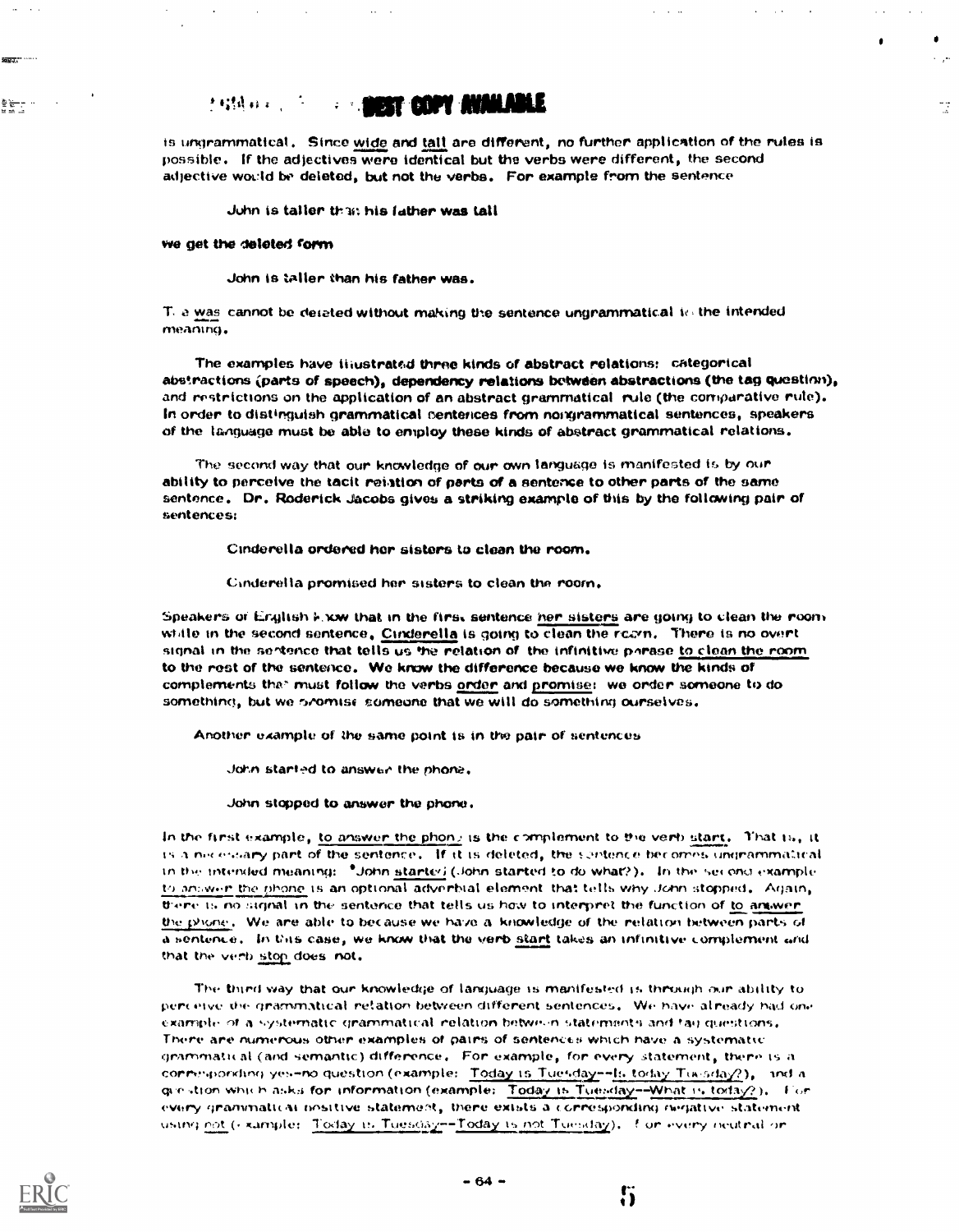### 化弹性热力 计数字 医无色体

## MAT COFT AVAILABLE

unemphatic statement there is a corresponding emphatic statement the asserts the truth-value of the statement (example: Today is Tuesday--Today IS Tuesday!). That the emphatic form is more than just a matter of stress in seen with a sentence that does not use the verb be or an auxiliary verb (example: We won the game -- We DID win the game! Here the emphatic form requires the addition of the verb do).

There is another type of grammatical relationship called paraphrase. In the examples above, there is a systematic difference in meaning between the pairs of sentences. In a paraphrase relationship, the two related sentences have the same meaning. A good, example of a paraphrase relationship is in the two-word verb construction. A two-word verb is a verb plus preposition unit that makes up one lexical word. Look over is a two-word verb which means "examine."

The examiners looked ewer the books.

With some two-word verbs it is possible to move the preposition to a position after the object. Look over is such a verb:

The examiners looked the books over.

Thus the two sentences

<del>≝.</del>

The examiners looked over the books

The examiners looked the books over

are in a paraphrase relationship with each other: they both mean the same thing and they are related to each other in a systematic gramma teal way.

The active-passive relationship is one of the most complex paraphrase relations in English. For example, for the active sentence

John took the message

there is the corresponding passive sentence

The message was taken by John.

The active-passive paraphrase relationship is particularly inte,esting because of the great difference in form between them. Quite literally, the active and passive have only one grammatical element in common: they have different subjects, different verb tenses, and different objects; the only shared element is the main verb (take in the case of the example above). Despite their striking formal d:fferent es, it is cleer that the active and passive have the same basic meaning and that they are related in a systematic way.

The final example of the relationship between two sentences is almost the opposite of the paraporase relationship. In the paraphrase relationship, two different sentences have the same meaning. In this new relationship, one apparent sentence has two different meanings. In other words, it is an ambiguous senterce, An ambiguous sentence is really two different sentences that happen to look exactly alike in the same way that to and two are different words that happen to sound alike. The classic example of ar, ambiguous sentence comes from Chomsky's Syntac'ic Structures. (b. 88). Chomsky's example is the phrase the shooting of the hunters which means either (1) the hunters shot something or (2) someone shot the hunters. The interesting thing about this example is that both meantrys have exactly the same grammar: the is an article, shooting is a gerund, of is a preposition, and hunters is a noun.

One possible explanation would be to claim that this particular sequence of Article-gerund--of--article--noun is inherently ambiguous in the same way that read is inherently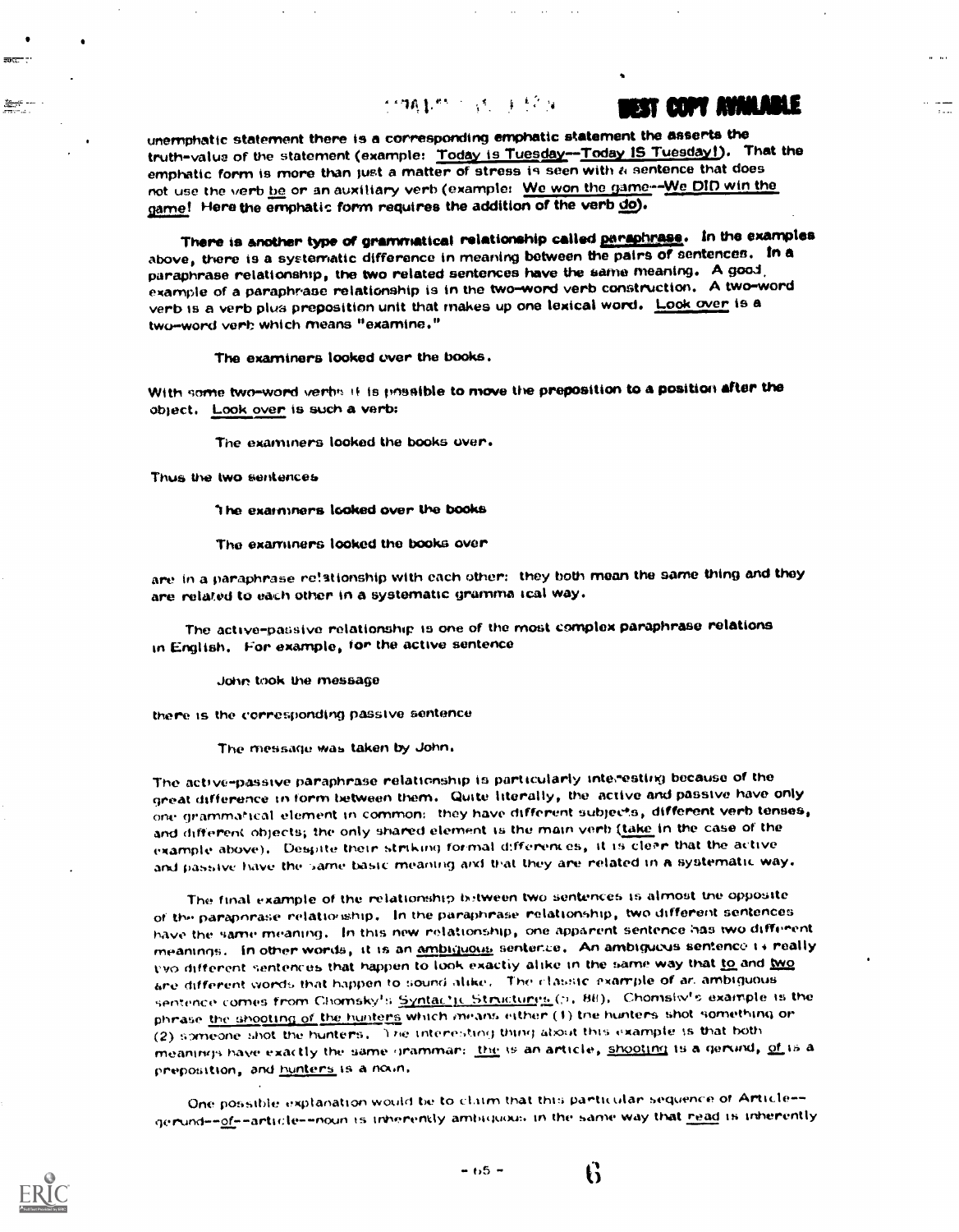## 2.培布、特别作用的 12.01

stringer

æ.

## **DEST COPY AVAILABLE**

÷v

ambiguous as either the present tense or the past tense written form of the verb. Chomsky shows that this cannot be the case by giving exactly parallel constructions which are not artiptguous:

the growling of the lions

the raising of the flowers.

Moreover, the growling of the lions is similar to the first meaning of the shooting of the hunters (lions growl and hur (grs shoot) while the raising of the flowers is similar to the second meaning (scmeone raises the flowers and someone shoots the hunters).

The trick about this group of gerundive phrases is that the noun at the end represents an original subject of a sentence (as in Lions growl) or an original object (as in eit. [Someone] raises flowers). Chomsky's the shooting of the hunters is ambiguous because hunters can be either the original subject (Hunters shoot) or the criginal object ([Someone] shoots the hunters). The other two phrases are not embiguous because lights cannot be an object ("Someone) growls lions) and flowers cannot be a subject ("Flowers raise [something]).

We have now seen some examples of all three ways in which knowledge of our language is manifested; by our ability to distinguish grammatical sentences from nongrammatical sequences, by our ability to perceive tacit relations within a sentence, and by our ability to perceive grammatical relations between sentences. All threat abilities imply the same thing: knowledge of a language entails the knowledge and use of a complex set of grammatical abstractions that cover the language. How this knowledge is acquired and how the brain uses it in unknown, Chomsky's goal, however, was much more limited. He was interested in characterizing this knowledge. The device he invented to do this was a transformational grammar. (The term grammar here nefers how words are arranged to form sentences, The pronunctation of the sentences belongs to the area of linguistics known as phonology. Transformational phonology will be discussed below.)

The exact ferm of this grammar and how much knowledge it is expected to account for is controversial, However, for our purpose, it is sufficient to recognize two sets of rules in the grammar, The first set is called the phrase structure rules. These rules produce elementary Dick-and-cane sentences. The second set of rules, the transformational rules, combines the elementary sentences produced by the phrase structure rules, collapses them together, and "transforms" them into normal sentences, Perhaps a helpful analogy is to think of the sentences produced by the phrase structure as basic chemical structures, The transformational rules are the rules of chemistry which govern the ways in which the basic structures are combined and reshaped to form more complex compounds.

In his book Aspects of the Theory of Syntax Chomsky corrent the terms "deep" and "surface" to talk about the relations between the two sets of rules in a transformational grammar, The surface structure of a sentence is the part of speech analysis of the sentence as it appears. The deep structure of the same sentence, however, is a listing of all the elementary sentences produced by the phrase structure rules that are necessary to account for the surface sentence. The deep sentences are covered into the surface sentence by the Pransformational rules. Thus the relation between the deep and surface structures is a "before" and "after" relation; the d- p structure is before the transformational rules have been applied, and the surface structure is after they have been applied.

The terms deep and surface are especially convenient for talking about paraphrase. and ambiguity. In a paraphrase relation, the two rielated surface sentences come from a single deep structure. The surface sentences differ because they have had different trinsformational rules applied in the process of their derivation. To take an obvious example,

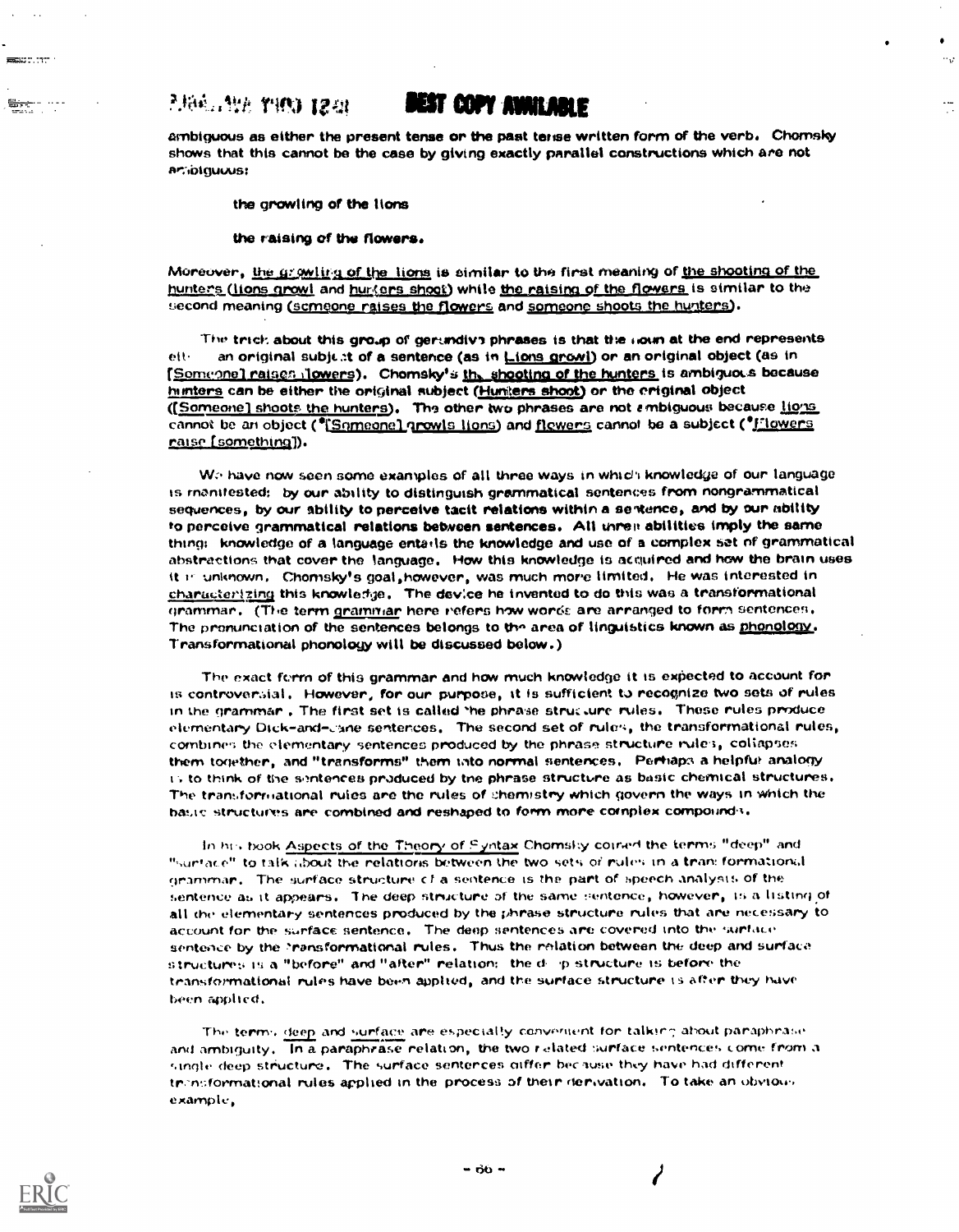The examiners looked over the books

# The examiners looked the books over **BEST COPY AVAILABLE**

over the

have different word orders because the second sentence has been derived with an optional transformational rule that moves the preposition after the noun. In the relation between the active and passive, the passive has had a whole battery of transformational rules applied to it thet have not been applied to the passive.

ti të kë

The ambiguous sentence is just the opposite. Ambiguity results when two different deep structures end up producing exactly the same surface structures. This points up the fact that most deep structures can come to the surface in a variety of slightly different forms, Some of these forms may happen to be identical with forms derived from a different  $\vec{a}$ :cp structure. If this happens, we then have an ambiguous sentence.

As an example of how a transformational grammar deals with ambiguity, let us take the ambiguous phrase the shooting of the hunters. As pointed out above, there appear to be two different deep structure sentences underlying this one surface phrase: (1) The <u>hunters shot something</u> and (2) <u>Someone shot the hunters</u>. The phrase <u>the shooting of the </u> hunters is sometimes called a nominalization in transformational terms because it is a sentence that has been turned into a noun phrase, that is, the nominalization can be put inside another sentence. Fol example, in the following sentence

#### The shooting of the hunts rs surprised us

the nominalization serves as the subject. In the following sentence

#### We heard the shooting of the hunters

it serves as the object.

There are many ways that an underlying syntence can be nominalized. For example, the hunters shot something can be changed into the hunters' shooting of something or <u>the</u> nunters' shooting something, or even the fact that the hunters snot something. However, to account for the ambiquous form, we need first to delete the object of the original sentence by an optional transformational rule, changing th<u>y hunters shot something</u> into the hunter's shot. This new sentence then nominalizes into the shooting of the hunters.

The other uniferlying sentence ... omething shot the hunters requires other transformations before it can be nominalized to produce the ambiquous form. First, the active sentence someone shot the hunterly must be transformed into the passive sentence the hunters were shot by someone. The agent by someone is next deleted by a second transformational rule, producing the equitors were shot. When this sentence is nominalized, one of the resulting form . is the ambeicase phrase the shooting of the hunters. The nomiralization ride applies equally to active and passive sentences, hence the ambiguity of the phrase the stronting of the hunters. Notice that in 5oth derivations, the ambiguous form could only the produced by deleting the other noun in the underlying. sentence, the original object in the timit underlying sentence and the original subject in the second. Thus in the ambiguous phinase, you cannot tell whether hunters is the subject or object of the verb shoot.

Up to this point we have been concerned only with grammar. When we carn to phonology and the relation between grammar, includedlogy we see perhaps the greatest difference between transformational grammar (now duing grammar in a broad sense) including phonology) and the theory it supplanted, .true tural linguistics, . In structural linguistics, the investigation of Language moved from the mest concrete to the least concrete, in other words, trom phonology to a consideration of meaning. We have seen that in syntax, a tran (formation)1 grammar moves in iust the opposite direction: from abstract (i.e., the deep structure) to concrete (i.e.,  $v_n$  are antace structure),

ৰৰ মাপ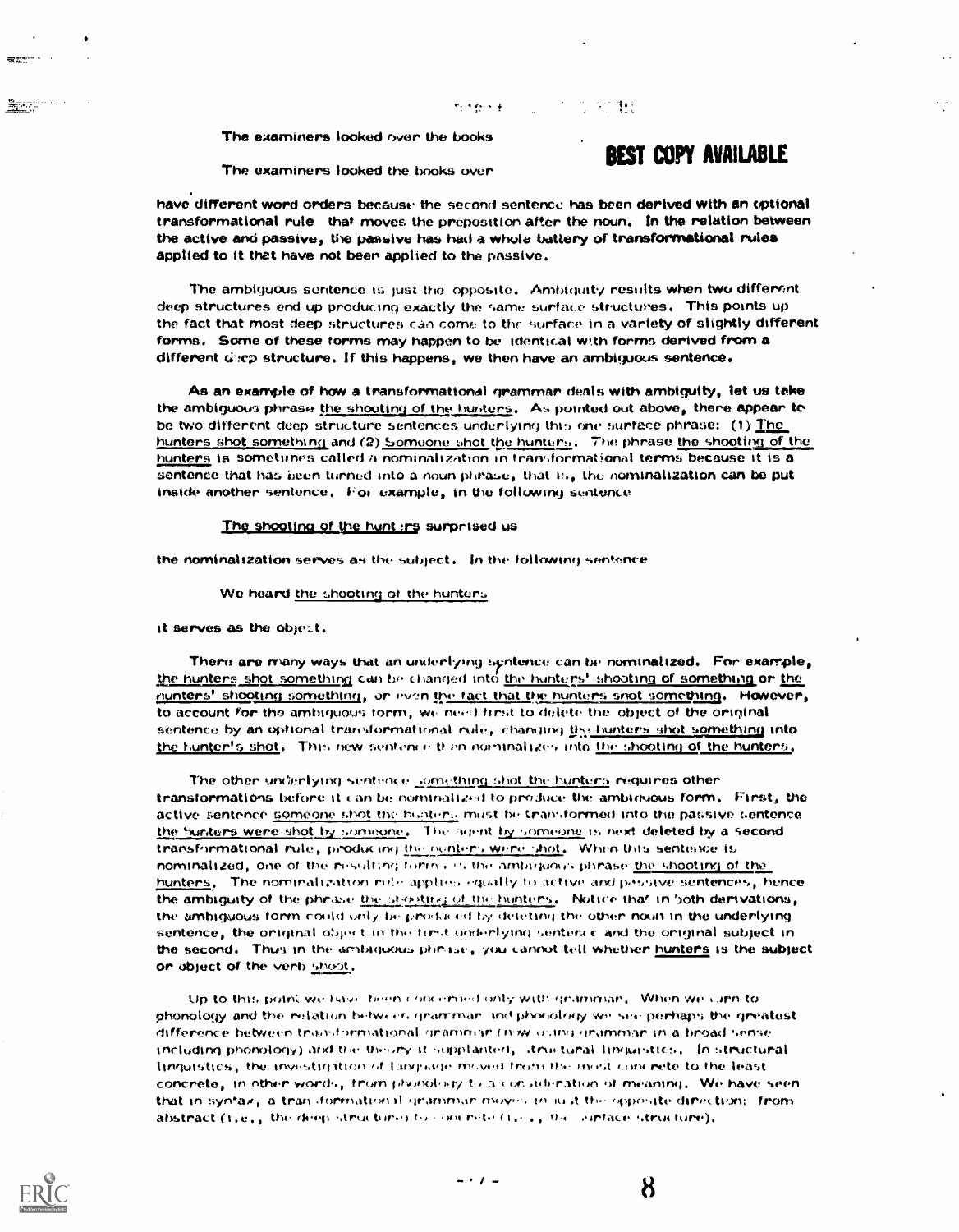Structural linguistics and transformational grammar take opposite scientific apnroacheo. Structural, linguistics is Baconian in its insistence on the primacy of data and in its distrust of generalizations and abstractions. Transformational grammar, on the other hand, is basically a mathematical model of language that works deductively from abstractions down to particular cases.

In transformational phonology the same movement from abstract to concrete is preserved. The abstract starting point for the phonological rules is the output of the transformational rules in the grammar--the surface structure of the sentence with all the words spelled in the usual way and with all the information about each word's part of  $s$  perform and how the words interrelated to make up the grammar of the whole sentence. The surface structure plays a double role: from the standpoint of syntax, the surface structure is concrete (compared to the abstractions in the deep structure), but from the standpoint of phonology, the surface structure is abstract (compared to the concreteness of pronunciation). Thus again the Output for one set of rules serves as the input for the next set of rules. The output of the phonological rules is a phonetic representation of the pronunciation of the surface structure sentence that was the original input.

It might be helpful in seeing how the two theories relate , honology to grammar by diving their different analysis of an actual sentence. The following sentence is ambiguous:

#### John fed her dog biscuits.

tither her is possessive, that is, John fed dog biscuits to her dog, or her is the indirect obieet, that is, John fed dog biscuits to her. When the sentence is said aloud, one interpretation or the other must be picked since the two interpretations have different pronunciations. If the first meaning is picked, there is a slight pause after dog, and  $b$ iscuits has a higher stress than  $\underline{dog}$ . In the second meaning, there is a pause after  $\underline{he}_r$ , and dog bincuits is pronounced as a compound noun, that is, with higher stress on dog. than on biscuits. The two theories give completely different inkirpretation to these facts. The structural linguist would point out that since the pronunciation disambiguates the two sentences, the information from pronunciation (i.e. , phonology) is necessary to understand the fneanirvi of sentences. In other words, grammar must follow and be dependent on phonology. The transformational grammarian, however, would argue that we know how to pronounce the ambiguous sentence in two different ways because we know that it is really two different sentences,  $i.e.,$  comes from two different deep structures. The fact that the two different surface sentences are pronounced differently has nothing to do with our interpretation of them, nor does it explain how we knew how to pronounce either sentence to begin with.

'the transformational view is that you can only embody in speech what you can analyze on the level of surface structure. This is not to say that you can only pronounce those to stencers that you can understand. It is perfectly possible to open a philosophy book and  $t$  or  $r$  to the ad a bentunce aloud without understanding its meaning. You can read it aloud because you know all the words and their grammatical relation to each other, i.e., the surface structure.

There are two sets of rules that convert the surface structure into a phonetic representation of actual speech. One set assigns an overall stress contour to the entire sentence. I or example, this set of rules would have to make different stress assignments for the two different meanings of black + board: if black is an adjective, board w.l. rive. primary word stress; however, if blackboard is a compound noun (information contained 1, the surface structure), then black receives primary word stress.

The sycond set of rules deals with the pronunciation of individual words, including placement of stress, reduction and shifting of vowels, and the relation of the word to other members of its word-family. For example, atom has the primary word stress on the first syllable, but atomic has it on the second. Atomic is an adjective derived from the noun a'om by means of the derivational suffix  $\frac{1}{n}$ ic. The shift in stress from the rinst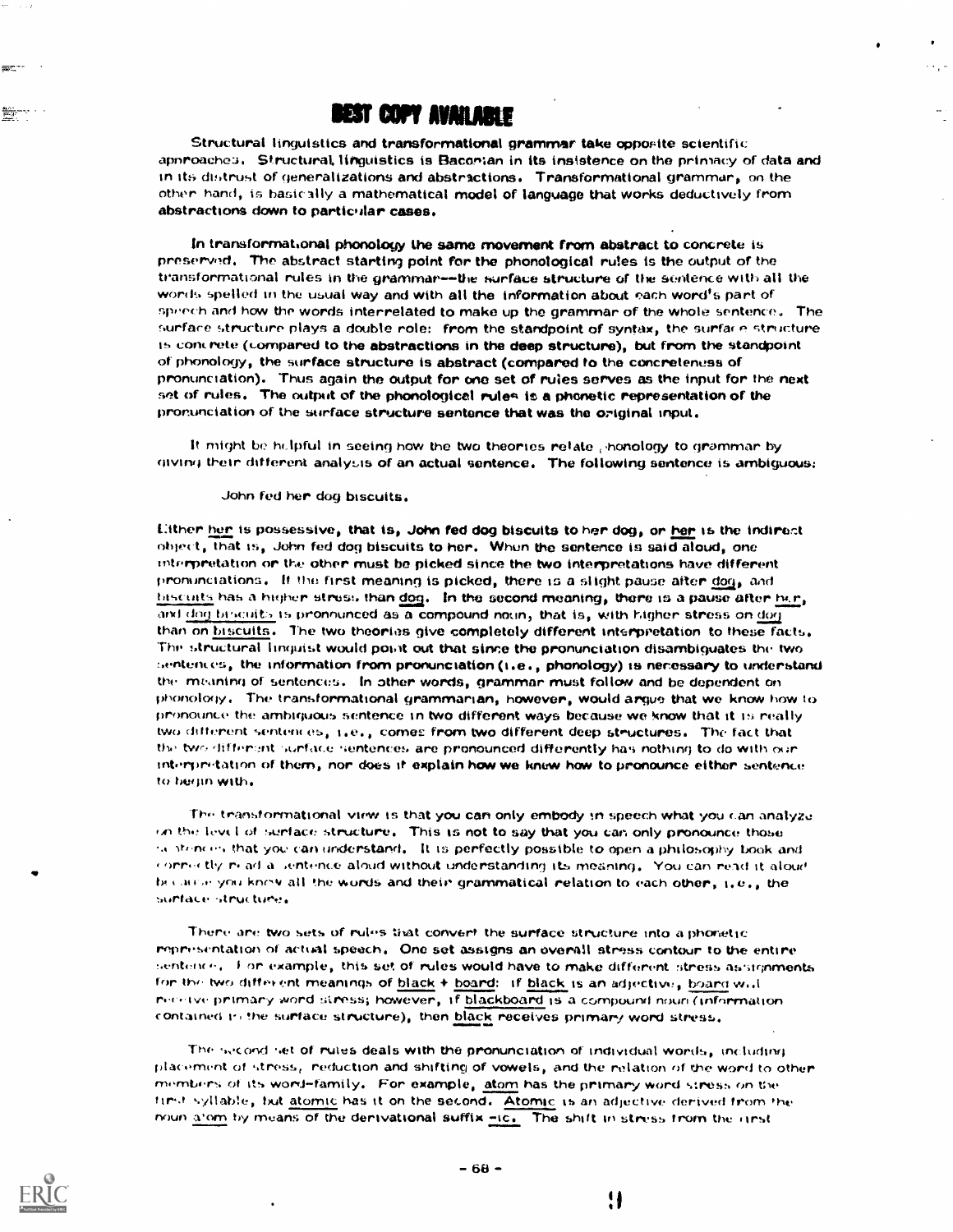## best Copy Available

syllable in atom to the syllable before the derivational suffix in atomic is part of a larger, regular pattern; for example: irony-ironic, telegraph-telegraphic, photographyphotographic, algebra-algebraic etc. Moreover, the shift of stress has affected the quality of the vowels. Atom has a distinct low-front vowel in the first syllable but an uncontrastive vowel in the second vowel. In atomic the position of the distinct and uncontrastive vowels reverse: the distinct vowel is now in the second syllable while the uncontrastive is in the first syllable.

eann a

The beginning point for the set of rules that governs word pronunciation is the normal orthographic spelling for the word. Chomsky and Halle take this as their initial abstract input. The rules apply to this form and convert it into a representation of the word's pronunciation. The spelling of a word represents information about the word family it belongs to, With that knowledge, Chomsky and Halie's rule set is able to correctly assign a pronunciation to the word. Thus the spelling atom serves as the ideal abstract (or underlying) representation for both atom and atomic: the spelling provides the information for determining the nature of the vowel in the stressed syllable no matter which syllable gets the word stress. In other words, the spelling underlies both pronunciations.

To the structural linguist the ideal writing system would provide a one-to-ene match between the Jound and the spelling, i.e., the same sound would always be spelled the same way. In transformational phonology the ideal writing system would always spell the same word the same way, no matter how it was pronounced. Chomsky and Halle's (W68) basic assumption is that once a native speaker of English can correctly assign part of speech to a word and can tit the word into its word family, he will know how to pronounce it. This knowledge is characterized in terms of a set of phonological rules starting with the surface structure in normal orthographic spelling. Here is Chomsky and Halle's comment about their use of orthographic spelling as the abstract input for their rules:

There is, incidentally, nothing particularly surprising about the fact that conventiorial orthography is, as these examples suggest, a near optimal system tor the lexical representation of English words. The fundamental principle of orthography is that phonetic variation is not indicated where it is predictable ti, general rule. Thus, stress placement and requiar vowel or consonant alternations are generally not reflected. Orthography is a system designed for readers who know the lariguage, who understand sentences and therefore know the surface structure of sentences. Such readers can produce the correct phonetic forms, given the orthographic representation and the surface structure, by means of the rules that they employ in producing and interpreting speech. It would be quite pointless for the orthography to indicate these preoic table variants.... A ..y'.tem of this sort is of little use for one who withes to produce tolerable speech without knowing the language--tor example, an actor reading lines in a language with which he is unfamiliar. I are such porposes a phonetic alphabet, or the regularized phonetic representations called "phonemic" in modern linguistics, would be superior. This, however, is not the function of conventional orthour splite  $a$ y dem. (1:408, p. 49).

To summarize, in both grammar in the phonology, the transformational approach works by applying a set of rules to an instruct, such riving form. In the area of grammar, the underlying forms are produced by the phrase. Aructure rules, and are called deep istructures, The deep structure can converted into surface structures by the application of the transformational rides. In the area of phonology, the grammatical information contained in the surface, tree-tore provides the abstract, underlying forms for the determination of see ence. Its ... The forms are given their relative sentence stress by a set of phonological mace, it mally, traciplic ement of word stress in polysyllabic words and the systematic changes in pronunciation that go with stress are determined by a second set of phonological rule , truth upply to the atelitact, underlying form provided by the normal English orthography, ... quilling.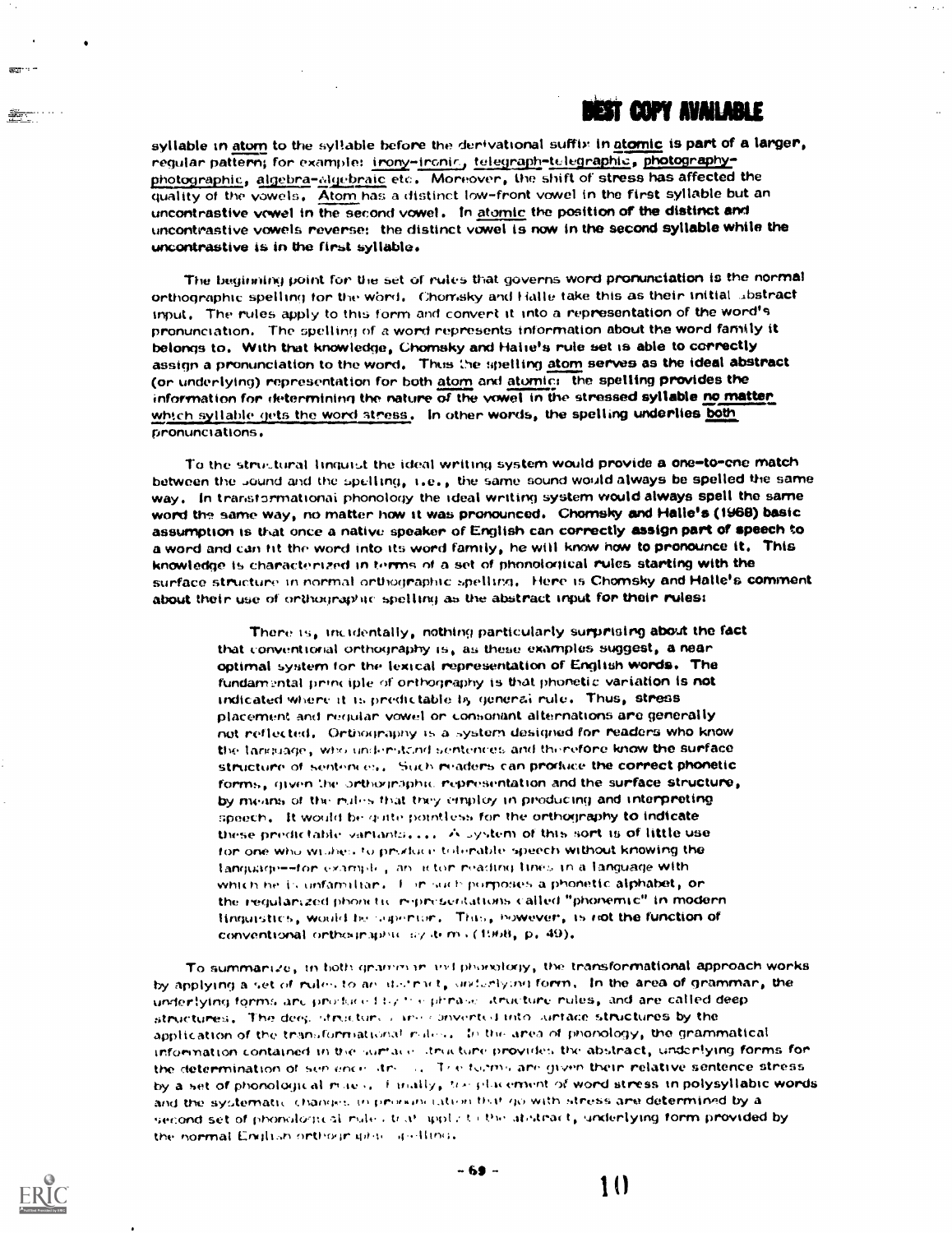#### COPY AVAILABLE n e que e

We will now turn to a -mief discussion of cognitive psycholinguistics. Of greatest interest to us is the way in which cognitive psycholinguistics offers a new alternative to what might he loosely called classical behaviorist learning theory. Within the classical view of behaviorism, there are many different models of how learning takes place, and indeed, different definitions of what learning is. One model (Pavlov's classical conditioning) defines learning as a demonstration of the learner's ability to associate. To take an example from language learntng, the ability of a native speaker of Japanese to give Japanese equivalents for English words is a demonstration of his learning of English vocabulary, i.e., he has learned to associate English and Japanese words.

A second model (that of C. L. Hull) looks at learning primarily in terms of habit strength. An example here would be the learner's struggle to develop new habits of pronunctation for the language he is acquiring. Part of his difficulty is the interference of the well established habits in his native language with his attempts to establish new habits for the foreign language. A third model, and one that is particularly interesting to language teachers, is B. F. Skinner's instrumental learning. Instrumental learning differs from Pavlov's classical conditioning in that instrumental learning alters the learner's behavior by rewardinq the learner's response, while Pavlov's conditioning caused learning to take place by the simple juxtaposition of two stimuli. For Skinner, learning is the mastery of a new set of accomplishments which can be demonstrated on demand. An example would be the ability of a language learner to produce sentences in the new language appropriate to the situation.

Despite real differences between the models described above, they have three fundamental points of similarity: (1) All models agree that the principles of classical behaviorist learning theory can account for all forms of human learning, even language, even though the models were developed in tightly controlled laboratory experiments often involving relatively lower- order animals. In other words, classical behaviorist learning theory a universal explanation for all learning, (2) All models describe learning in terms of some change in the learner's overt behavior, learning implies some measurable action on the part of the learner. (3) All models agree that learning takes place because of some c name in the learner's environment, though the models disagree on what the key variable for the charge is: stimulus, response, reinformant, number of trials etc.

Cognitive psycholtriquistics is not a general challenge to all of classical behaviorist learning theory. There are many types of learning, even in humans, that classical behaviorist learning theory gives a convincting account of. The main difference between countive poycholinguistics and classical behaviorist learning theory stems from the special states that the countive psychologousts give to the learning capacity of the human brain in general and to it.. capacity to laquine tanguage in particular. The cognitive p.ycholinguist. claim that the naman Apacity for language is an innate, species-specific quality of the mirel, and consequently, most tail acquired in species-specific ways. In other words, the cognitive p sy holtriqui it. If my the first of the three points shared by all models of classical behaviorist fearning theory, namely, that their theories are a untycr sal explanation for All Immitter.

Chumilky has arrived that chasing all telihaviorist learning theories have concentrated on an organism's learning what is not intrinsic to the needs of the organism's species, for example, Pavlov's conditioning a dog to villable it the sound of a bell or Skinner's conditioning a pigeon to play ping-poig, Chomsky feels that these studies shed little light on how organisms acquires are test as call. Iteriavior-thelyivior that is intrinsic to the species. As Ghomsky puts it:

The problem of mapping the intrinsic conditive capacities of an organism and isk ntifying the cystems of belief and the organization of behavior that it can resultly attain a suid-fie central to experimental  $\mathbb{R}^d$  $\mathbf p_i$ /( holory, Thowever, the third is . fut (if veloped in this way,  $\mathbf p_i$  $t$  . The among  $n_{\rm max}$  , the the media part, (concentrated on what seems  $t$ exprimitivity of the process for the contract of the second contract the contract of the contract of the period of the period of the period of the period of the period of the period of the period of the period of the perio

ar: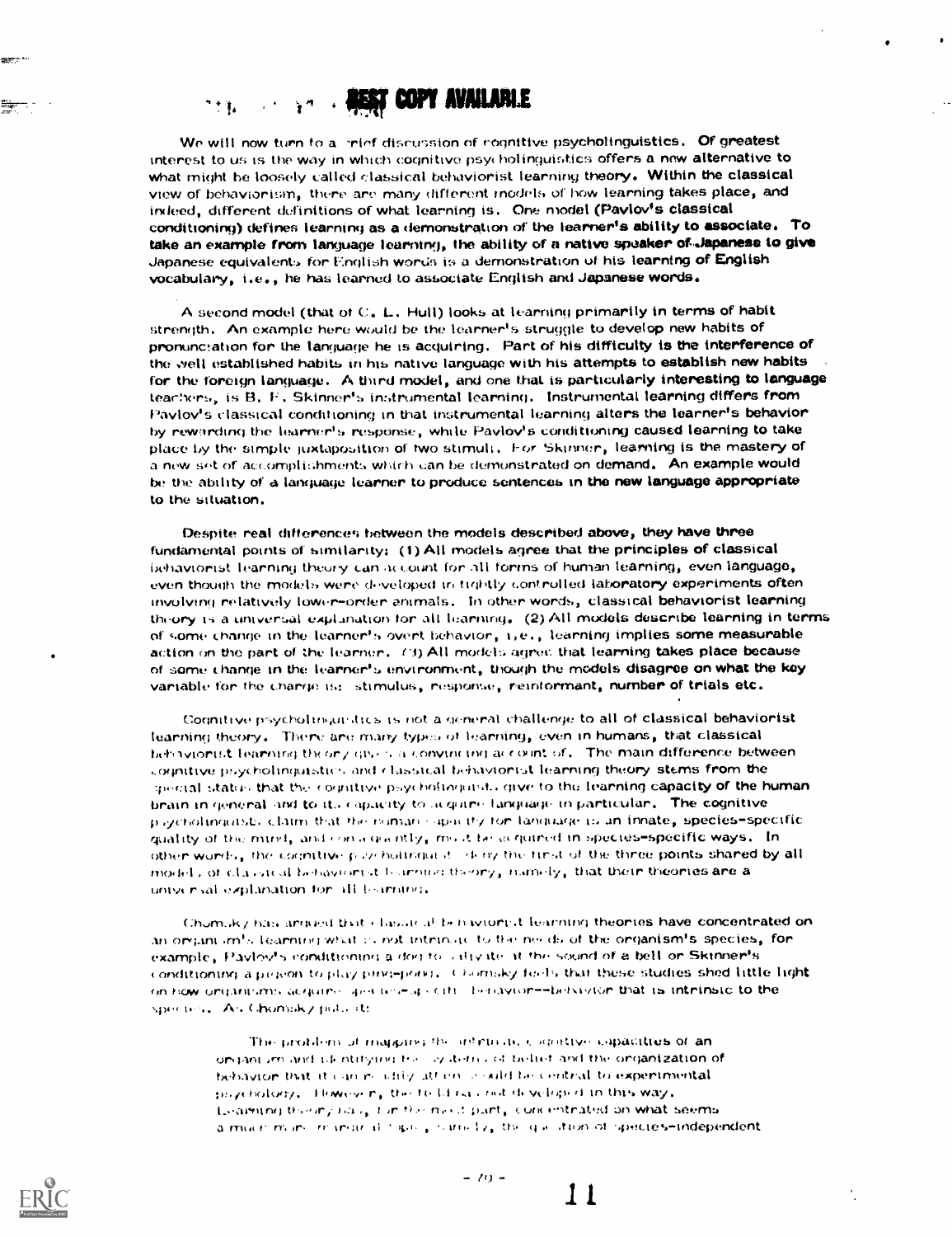# **AND COPY AVAILABLE**

regularities in acquisition of items of a "behavioral repertoire" under experimentally manipulable conditions. Consequently, it has necessarily directed its attention to tasks that are extrinsic to an organism's cognitive capacities--tasks that must be approached in a devious, indirect, and piecemeal fashion (1965, pp. 56-57).

The following train ot reasoning is implicit in the cognitive psycholinguist's rejection of the classical behaviorist learning theory's claim to a universal explanation: (1) Human language is literally species-specific, i.e., it is profoundly different from any kind of animal communication (see Hewes 1973, pp.  $6-7$  for a survey of the literature on the difference between human language and primate communication). (2) The human brain has its own rich, innate (i.e., genetically determined) capacity that makes language learning "natural" for humans and impossible for other species. In Aspects of the Theory of Syntax, Chomsky briefly characterizes what this innate capacity for language must consist of:

A child who is capabie of language learning must have

- (i) a technique for representing  $u \cdot \mathcal{R}$  signals
- (ii) a way of representing structural information about these signals
- (iii) some initial delimitation of a class of possible hypotheses about language structure
- $(iv)$  a method for determining what each such hypothesis implies with respect to each sentence
- (v) a method for selecting one of the (presumably, infinitely many) hypotheses that are allowed by (iii) and are eompatibie with the given primary linguistic data (1965, p. 30).

(3) The concluding assumption, followmg from Vie ftrst two, is that the human capacity for language acquisition is unique and cannot be described in terms of a universal explanation provided by classical behaviorist learning theory.

It is difficult to imagine anyone challenging the first assumption above. For a particularly interesting discussion on the relation between human language and animal communication and the whole question of the evolution of language, see Chapter  $\text{Six}_{k}$ "Language in the light of evolution and genetics," in Lenneherg's (1967) Biological Foundations of Language. Investigations of children's acquisition of their first language and clinical studies of impared children have strongly supported the second assimption. For surveys of recent research on normal acquisition of first language, see Dale 1972, McNeill 1970, Reed 1971, and Slotin 1971. Lenneberg 1967 is still the classical work on language in impared children.

However, there is virtually no independent evidence that bears on the third and concluding assumption. That even grantod that human language is possible only because of the genetic rnake-up of the human brain, that does not of itself prove that human acquisition of language toust take place in a unique way. Moreover, it is hard to imagine what kind of evidence would independently prove (or disprove) that it does.<br>MacCorguodale in his article on Chomsky<sup>t</sup>s ( (999) review of Skinner's Verbal Behavior. (1957) argues, in effect, that the principles of behaviorist learning are empirically well established across many species, each with its own genetic pecularities. Thus the burden of proof is on the cognitive psycholinguist to show that human lancuage learning requires a special set of learning laws for its own. As M is Corquodale (1970) puts it;



 $\binom{1}{1}$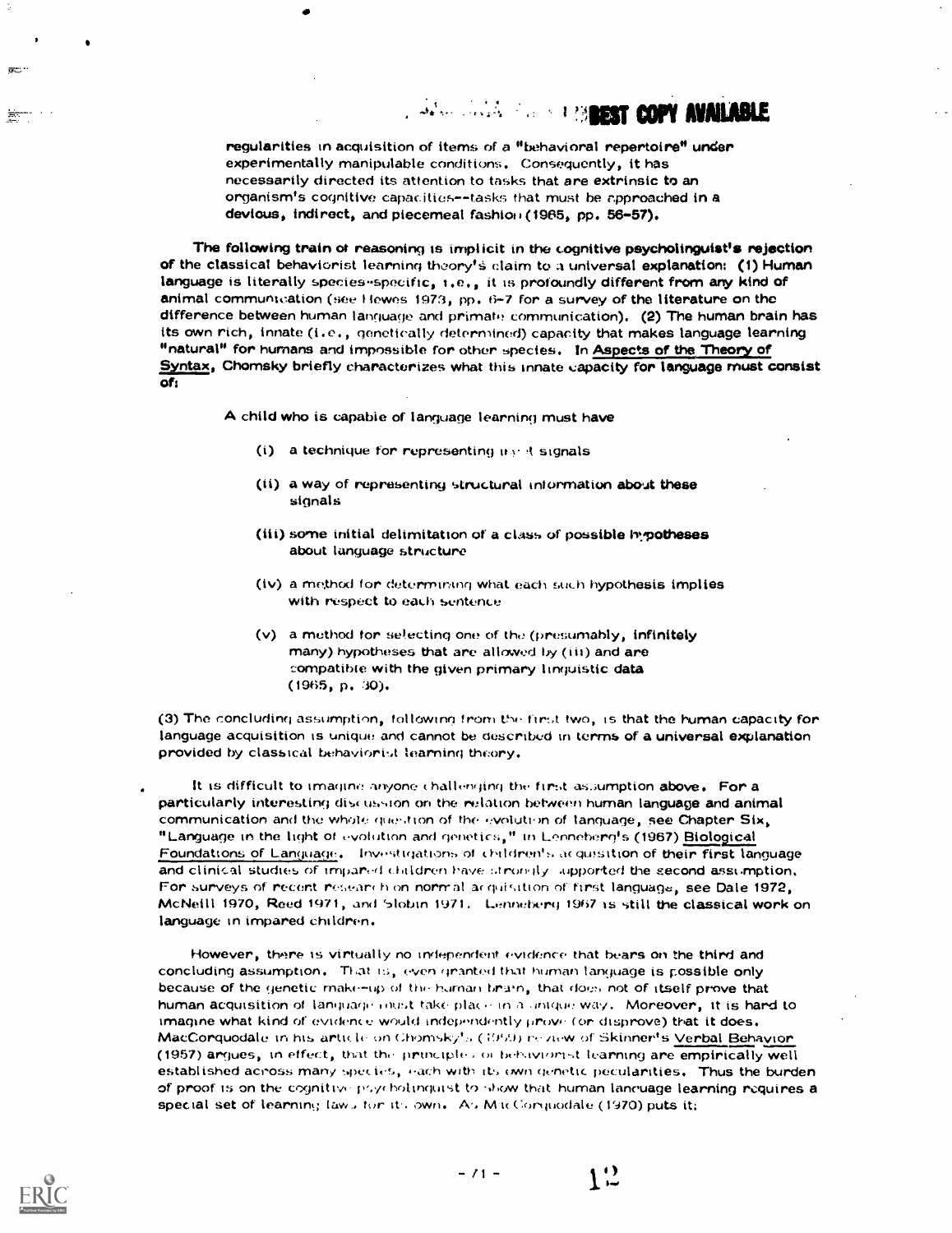# **BEGRADES NEED TRANSIST COPY AVAILABLE**

There is no lethal incompatibility or evan mild inconsistency between the principles of genetic evolution and the principle of reinforcement. Reinforcement has many necessary points of contact with genetics. Reinforceability is itself a genetically determined characteristic; organisms are simply born reinforceable. They have evolved that way. The fact that organisms behave at all is due to genetic determination. Stimulus generalization and response induction are genetically determined characteristics (1970, p. 93).

Nevertheless, the mounting evidence supporting the cognitive psycholinguists' first two assumption make the hird assumption a serious challenge to one of the basic tenets of classical behaviorist learning theory.

The second point that all models of classical behaviorist learning theory shared was that learning could only be described in terms of some change in the learner's overt behavior. Chomsky has argued the opposite point, at least as far as language is concerned, in his distinction between competence and performance. Competence is a person's linguistic capacity. Performance is what he does with that capacity. Performance, i.e., actual observed behavior, is not the same thing as competence because performance is partly the result of factors that have nothing to do with the person's underlying competersie. For example, performance has both accidental limitations, e.g., slips of the tongue, false starts, etc., as well as systematic differences from competence, e.g., memory limitations. In Chomsky's "Formal discussion of 'The Development of Grammar in Child Language<sup>†</sup> by Wick Miller and Susan Ervin," (Chomsky, 1964), he analogizes linguistic competence and performance with competence and performance in mathematics: the fact that we know how to multiply (what we might call mathematical competence) does not mean that we will not make mistakes (accidental limitations) or can multiply two long numbers together without pencil and paper (memory limitations) in our actual performances of multiplication.

Thus for the cognitive psycholinguist, the crucial part of language learning is the learner's development of linguistic competence. However, this development takes place, as it were, behind the scenes. The learner's actual performance gives us only hints and suggestions about his development of competence. Moreover, the learner is never presented with models of competence to emulate; he is only exposed to instances of performances. As Chomsky puts it:

The problem for the linguist, as well as for the child learning the language, is to determine from the data of performance the underlying system of rules that has been mastered by the speaker-hearer and that he puts to use in actual performance. Hence, in the technical sense, linguistic theory is mentalistic, since it is concerned with discovering a mental reality underlying actual behavior. Observed use of language or hypothesized dispositions to respond, habits, and so on, may provide evidence as to the nature of this mental reality, but surely cannot constitute the actual subject matter of linguistics, if this is to be a serious discipline (1965, p. 4).

The third point that all models of classical behaviorist learning shared was that learning took place because of some change in the learner's environment. Cognitive psycholinguists argue that, on the contrary, a child's acquisition of his first language is largely an internal affair because the child must create for himself an abstract set of grammatical rules that cover the data he is exposed to, As Chomsky puts it in his "Review of Skinner's Verbal Behavior":

> The child who learns a language has an some sense constructed the grammar for himself on the basis of his observation of sentences and non-sentences (i.e., corrections by the verbal community). Study of the actual observed ability of a speaker to distinguish sentences from



<del>vanj</del>eringen<br>Lingvon de l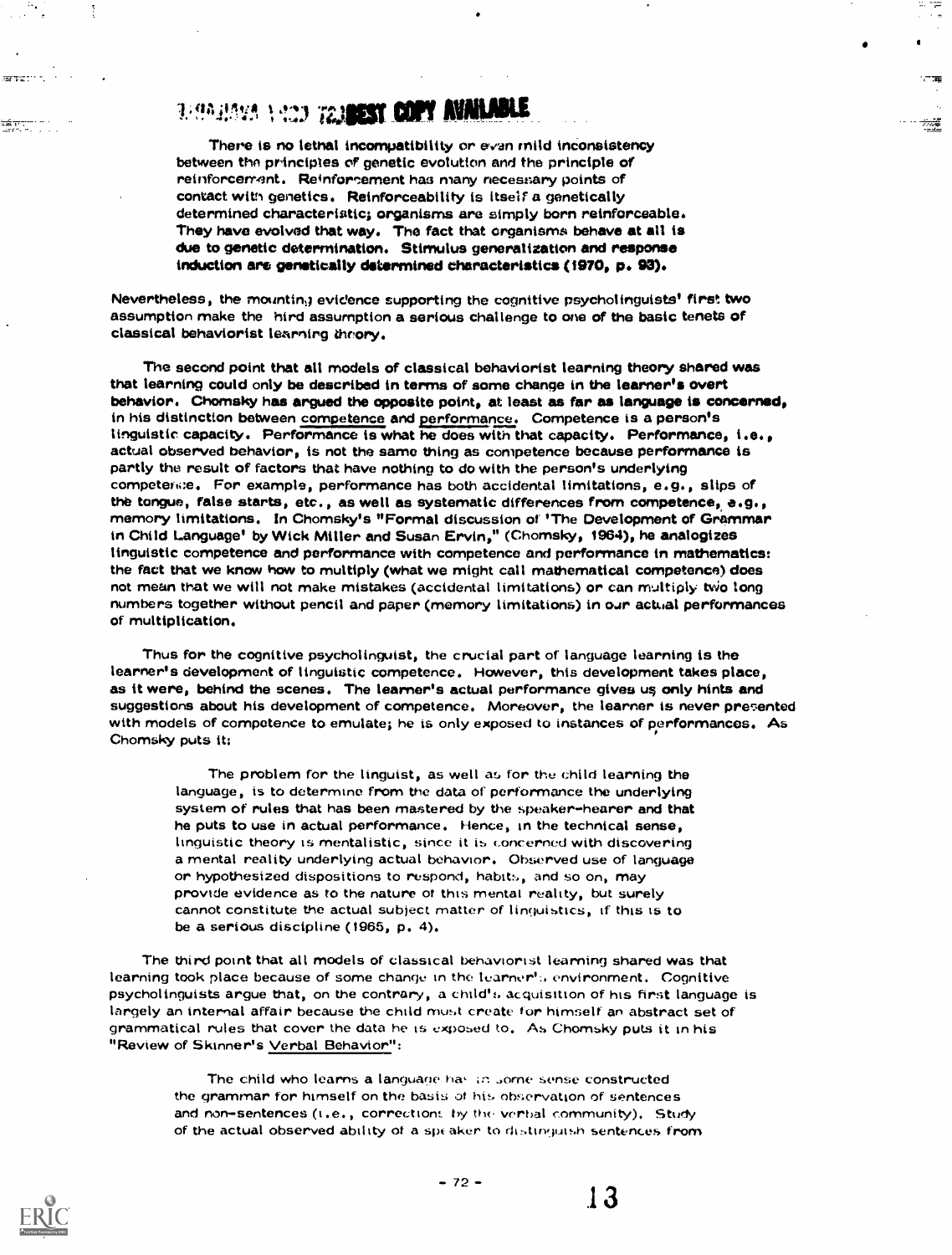# **BEST COPY AVAILARI**

45

i ser

 $\sqrt{2}$ 

non-santences, detect ambiguities, etc., apparently forces us to the  $\cdots$ conclusion that this grammar is of an extremely complex and abstract character, and that the young child has succeeded in carrying out what from the formal point of view, at least, seems to be a remarkable type of theory construction. Furthermore, this task is accomplished in an astonishingly short time, to a large extent independently of intelligence, and in a comparable way by all children. Any theory of learning must cope with these facts (in Jakobovtts and Miron, 1987, pp. 170-171).

In other words, the cognitive psycholinguist's position is that the child is born with a hypothesis formation and testing to determine which hypothesis is correct. As might be imagined, there is little direct evidence to support this position except for (1) the amazing and rate that language elements are learned (for details, see the survey works referred to on page ). However, there is considerable negative evidence accumulating against the<br>environmental shaping of children's language development through (1) imitation of adult models, (2) parental correction, or (3) need to communicate. In a recent article, Roger<br>Brown (1973) discussed these topics and comes to this conclusion:

In sum, then, we presently do not have evidence that there are selective social pressures of any kind operating on children to impel them to bring their speech into line with adult models. It is, however, entirely possible that such pressures do operate in situations unlike the situation we have sampled, for instance, away from home or with strangers. A radically different possibility is that children work out rules for the speech they hear, passing from levels of lesser to greater complexity, simply because the human species is programmed at a certain period in its like to operate in this fashion on linguistic input (pp. 105-108).

Whether or not the acquisition of human language proves to be an exception to the<br>generalizations of classical behaviorist learning theory, only time will tell. Clearly, however, transformational grammar and cognitive psychology have raised issues that are not going to go away.

It might be useful to have here a brief summary of the key differences between classical behaviorist learning theory and cognitive psycholinguistics:

#### Classical behaviorist learning theory

- (1) All forms of learning are basically alike.
- (2) Learning can only be described in terms of overt behavioral changes.
- (3) Learning takes place through some change in the learner's environment.

#### Cognitive psycholinguistics

- (1) Language learning is a species-specific form of behavior and takes place in species-specific ways.
- (2) Language learning can only be described in terms of the growth of linguistic competence (as opposed to overt performance).
- (3) Language learning is an act of individual creation through hypothesis creation and testing.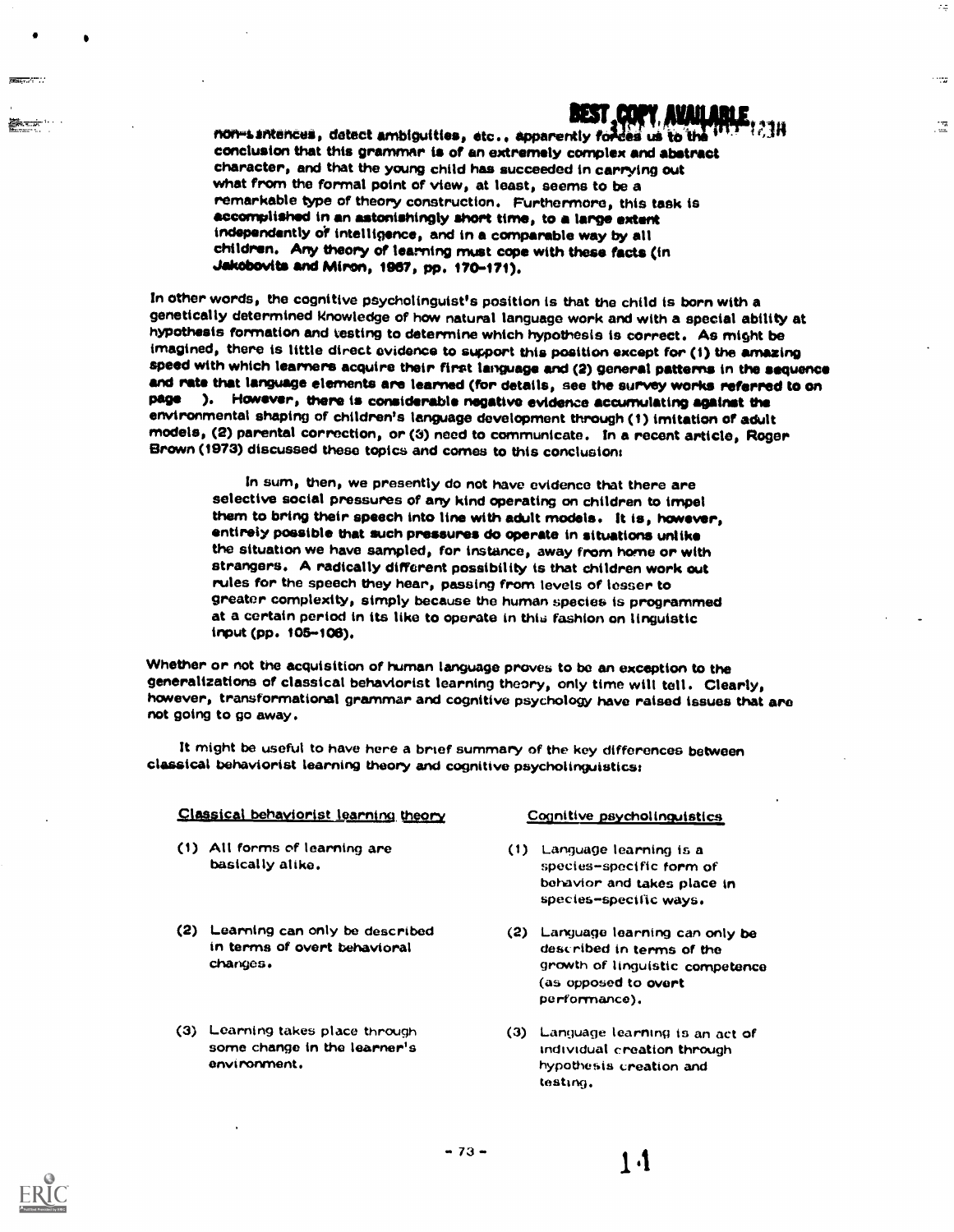### $\mathcal{L}^{\mathcal{L}}$ **BEST COPY AVAILABLE**

#### **REFERENCES**

Brown, Roger, "Development of the first isnguage in the human species," American Psychologist, 20:2 (February, 1973), pp. 97-106.

Chomsky, Noam, Syntactic Structures. Mouton, 1987.

, "Review of Skinner's <u>Verbal Behavior.</u>" <u>Language.</u> 35:1 (1959), pp. 26–58. Cited in Readings in the Psychology of Language, ed. by Leon A. Jakobovits and Murray S. Miron, Prentice-Hall, 1967.

"Formal discussion of 'The development of grammar in child language' by Wick Miller and Susan Ervin" in The Acquisition of Language, ed. by Ursula Bellugi and Roger Brown, Society for Research in Child Development, 1964, pp. 35-39.

, Aspects of the Theory of Syntax, MIT Press, 1965.

Chomsky, Noam and Morris Halle, The Sound Pattern of English. Harper and Row, 1068.

Dale, Philip S. Language Davelopment. Dryden Press, 1972.

Hewes, Gordon W., "Primate communication and the gestural origin of language," Current Anthropology, 14:1-2 (February - April, 1973), pp. 5-12.

Lenneberg, Eric H., Biological Foundations of Language. John Wiley, 1967.

MacCorquodale, K., "On Chomsky's review of Skinner's Verbal Behavior," Journal of the Experimental Analysis of Behavior, 13:1 (January, 1970), pp. 83-99.

McNeill, David, The Acquisition of Language. Harper and Row, 1970.

Reed, Carroll E., ed., The Learning of Language, Appleton-Contury-Crofts, 1971.

Slobin, Dan I., Psycholinguistics. Scott, Foresman. 1971.



and the second state.

÷.

 $1<sub>1</sub>$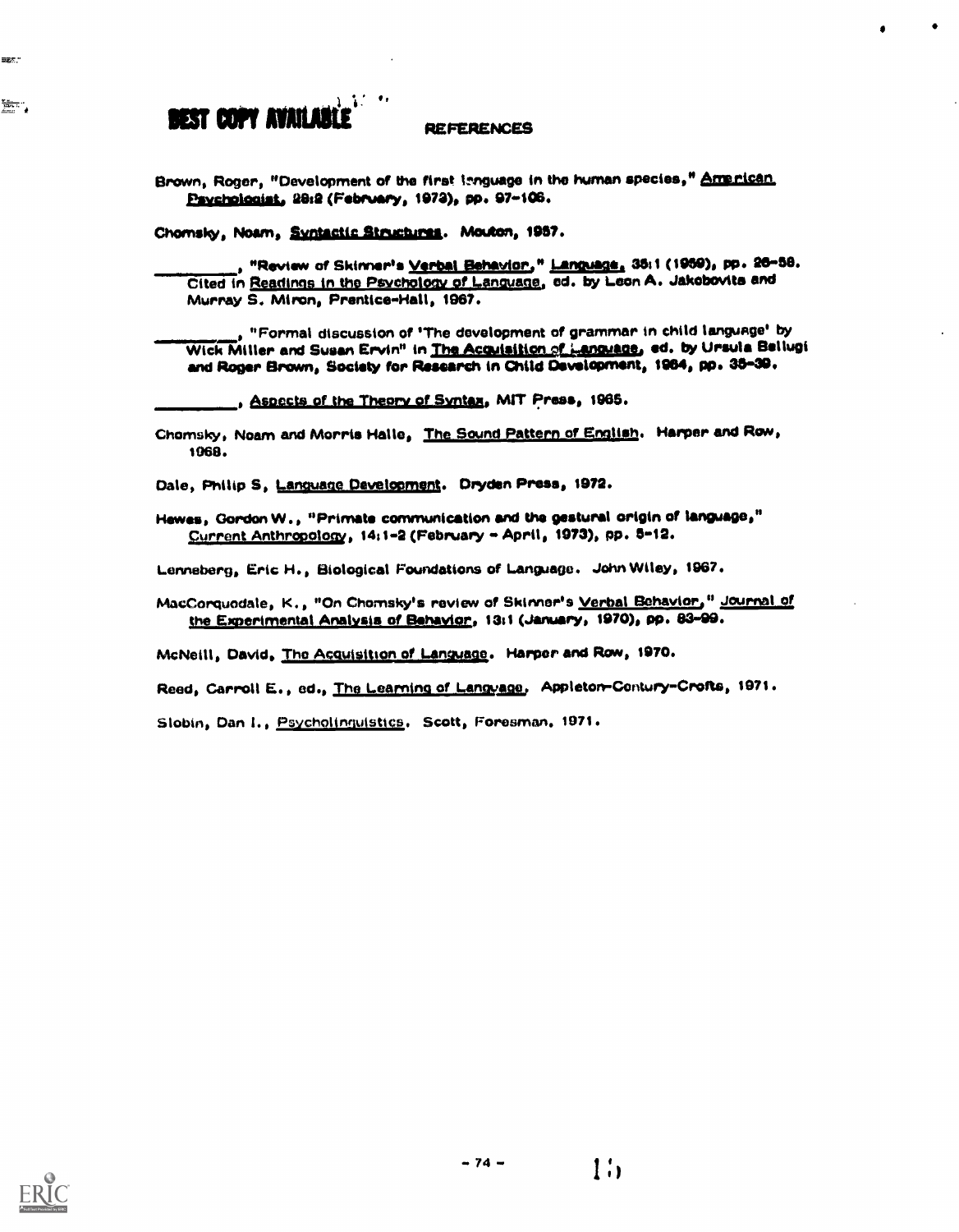| CULTURAL ASPECTS OF LANGUAGE IMPOSITION IN MALAYA, 86<br>SINGAPORE AND INDONESIA |
|----------------------------------------------------------------------------------|
| Verner C. Bickley                                                                |
| OTHER CULTURE LEARNING INSTITUTE PUBLICATIONS 22<br>CURRENTLY AVAILABLE          |
|                                                                                  |
|                                                                                  |

# TOPICS IN CULTURE LEARNING

 $Vd.1, 1973$ 

 $\ddot{\cdot}$ 

 $\ddot{\cdot}$ 

÷

 $\lambda$ 



Edited by Richard W. Brislin August 1973 East-West Center East-West Culture Learning Institute 1777 East-West Road Honolulu, Hawaii 96822



 $\lambda$